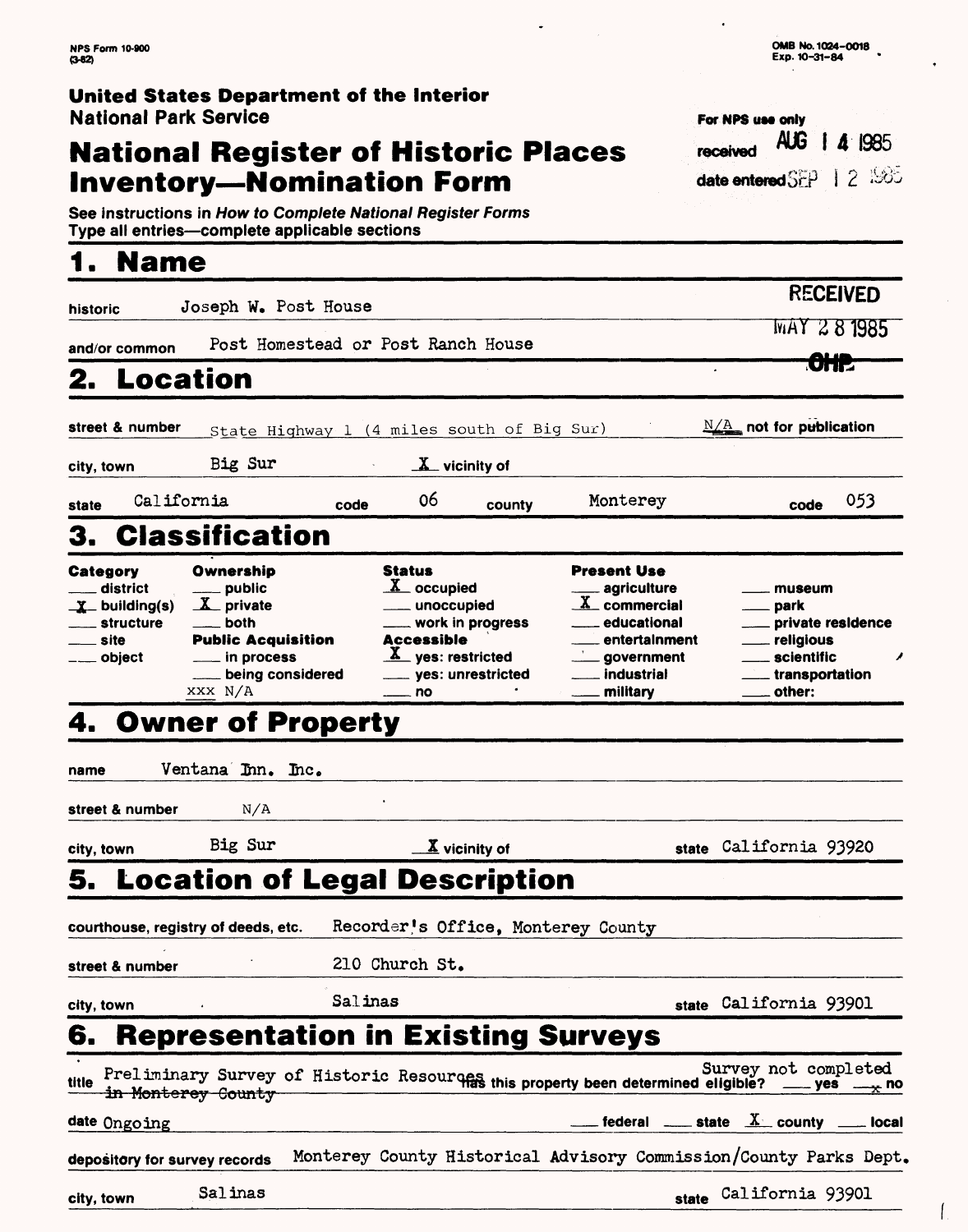# **7. Description**

| <b>Condition</b><br><b>Check one</b><br>excellent and deteriorated<br>unaltered<br>$X$ good<br>$\mathbf{A}$ altered<br>$\equiv$ ruins<br>$\equiv$ fair<br><u>_</u> ___ unexposed | Check one<br>$X$ original site<br>N/A<br><u>_</u> __ moved<br>date |
|----------------------------------------------------------------------------------------------------------------------------------------------------------------------------------|--------------------------------------------------------------------|
|----------------------------------------------------------------------------------------------------------------------------------------------------------------------------------|--------------------------------------------------------------------|

#### **Describe the present and original (if known) physical appearance**

The nomination boundries for the Post Homestead encompass that portion of the original 640 acre property that retain the integrity of location, setting, design, materials, workmanship and the feeling and association of the homestead, and that afford or are likely to yield information important to the history and development of California's Big Sur Coast. Built on a crown of Post Grade, the one storey homestead house was originally constructed in 1867 out of native redwood, hand-split and planed on site. Over time succeeding generations of the Post family expanded the original home and continued to make improvements. A major addition was the two storey wing to the north, built in 1877. Its style reflects the family patriarch's Connecticut origins in a traditional Saltbox form. The original Post Homestead marked the terminus of a passable trail from Monterey into the Big Sur country. Subsequent development of this magnificent natural resource brought a modern paved highway through the homestead in 1922, eliminating a barn and fencing to the north. Modifications of that roadway and the entry access to the Ventana 2hn complex have not significantly altered the highly cohesive historic feature

with its high level of integrity and strong sense of time and place. The Post Homestead House is constructed in Redwood with a wide variety of horizontal sidings ranging from hand-split and planed lap to milled drop siding. Vertical board-and-bat as well as milled flush siding can also be found in this product of five generations of pioneer life. The structure was maintained as means and available materials permitted. The house is irregular in plan resting on a mud sill foundation. It is capped by a series of low and steep pitched gable and shed roofs covered entirely with wood shingle. William Brainard Post (1830-1908), the family patriarch built the first structure in 1867 consisting of a rectangular one storey, single room affair abutted at the south east with a shed roofed sleeping area. The low pitched gable roof extended on either side, (south west and north east,generally) into open porch roofs supported by vertical wood posts. Entry to the appended shed roofed area was through an exterior door where the porch root on the south west side joined the shed roof to the south east. A stepped up wooden porch is still in evidence on the rear ( north east ) of the building, while at the front ( south west ) the original wooden porch has been replaced by a poured concrete stoop ( prior to  $1945$  ). Fenestration is uniformly 6/6 double hung sash with one window on both front and rear elevations and at either side of the shed appendage. Manufactured doors and screen doors appear on the front elevation (3) and at the rear (1). They probably date from the construction of a square two storey addition to the northwest end of the first structure in 1877.

In 1877 Joseph William Post (1862-1951) added this wing to the original house. To create access to the second storey he incorporated a straight run enclosed stairway into the existing north west end of the one storey structure. The stairwell was enclosed and roofed above the earlier roofline in hand-split horizontal lap siding. The roof for this feature is a partial gable with a 6 paned fixed window at the rear ( north east ) that affords light to the stairwell. The stairway was open at the front elevation until sometime after 1922 when a four panel inverted cruciform door (manufactured) was added. The two storey addition is in the form of a traditional New England Saltbox with the addition of two gabled dormers entirely within the roofline on the front elevation ( south west ). A porch roof, partially enclosed at the north west end (probably as a mud room) and originally enclosed with horizontal siding where it abutted the original house, supported by vertical posts, is the only other variation on the Saltbox form.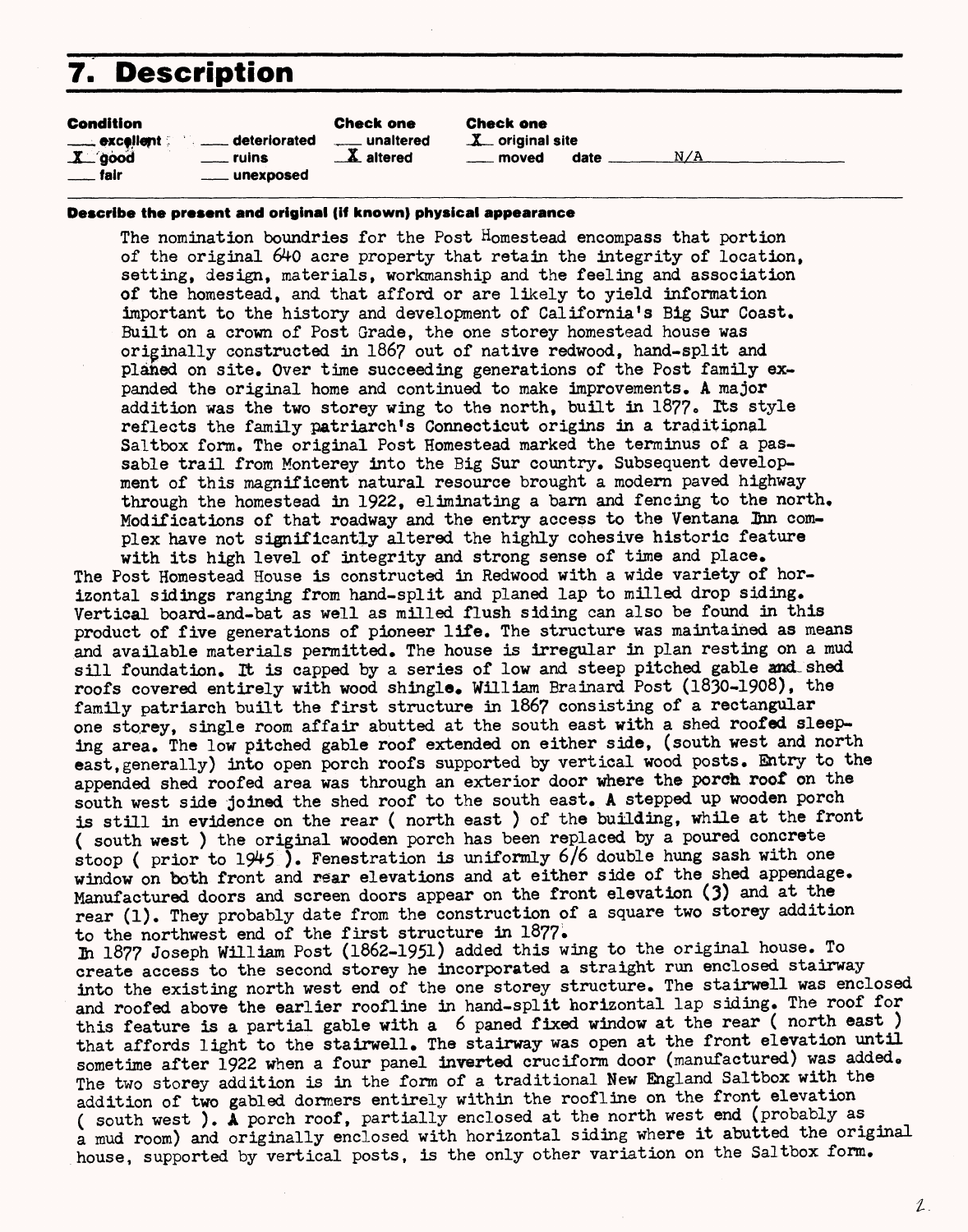## **National Register of Historic Places Inventory—Nomination Form**

Continuation sheet **Exercise Exercise Security Security Security Security Security Security Security Security Security Security Security Security Security Security Security Security Security Security Security Security Secu** 

Fenestration in the new wing was uniformly 6/6 double hung sash, modified after 1922 in the second floor to  $2/3$  fixed windows. At some later date a small single pane square fixed window was added at the south east end of the second storey above the enclosed stairwell and a small rectangular single pane awning window was added to the rear ( north east ) of the wing toward the south east, A modern utility box appears on the north west end of the wing, painted into the structure. With the stairwell already mentioned a single four panel wood door affords entry to the two storey wing at the front ( south west ) above a raised wooden porch.

Physical evidence suggests that there were two chimneys original to the building complex. One in the original house piercing the roofline to the rear ( south east ) near the shed appendage, and one to the rear of the two storey wing next to the ridgeline close by the enclosed stairwell. Latter roofing may have concealed other roof openings. Currently there are three additional chimney stacks, (all metal) and two metal vents incorporated into the complex. They appear from the front end (generally north west) of the new wing at the north west corner, at the joining of the new wing and original house forward of the enclosed stairwell, and centered in the front ( south west ) plane of the gabled roof on the original house. The vent stacks are to the rear ( north east ) and centered in the Saltbox roof of the new wing, and centered near the top of the shed roofed appendage at the south east. Wooden lattice baffles recently added along some portions of the front of the complex to afford privacy to the Yentana employees housed there are scheduled for removal as part of the rehabilitation process, A wooden picket fence quite similar to that shown in a circa 1922 photograph now fronts the building. The newly paved entryway to the Ventana Ihn is planted to flowers and shrubs not dissimilar to those shown in the photograph mentioned and appended as a part of this nomination. A tasteful sign denoting the Inn's entrance has been placed near the north west corner of the Post Homestead abutting Highway 1,

After 1955 with the opening of Post's Campground the Post Homestead was occupied by renters. Although no significant change occured to the exterior of the complex, over time the interior was altered by succeeding occupants. Undistinguished and plain in origin and utilitarian by necessity little remains of what might have been original to the internal features of the house.

Although development has occured in the general area of the Post Homestead, especially since 1945, the building complex is so located along Highway 1 as to present the viewer, whether approaching from north or south the dramatic juxtaposition of this transplanted traditional New England house form and important historic resource with the magnificent natural setting that first compelled its builder in 1867 to choose the site. Surely this highly cohesive historic feature with its high level of integrity and strong sense of time and place qualifies for placement in the National Register for Historic Places .

NOTEs There are no remaining outbuildings in close proximity to the resource, but opportunity may obtain for historical archaeology where they formerly **existed.** The sites of all associated outbuildings are located within the boundaries of the nominated property and can be identified on the enclosed Highway Engineer's map of 1922.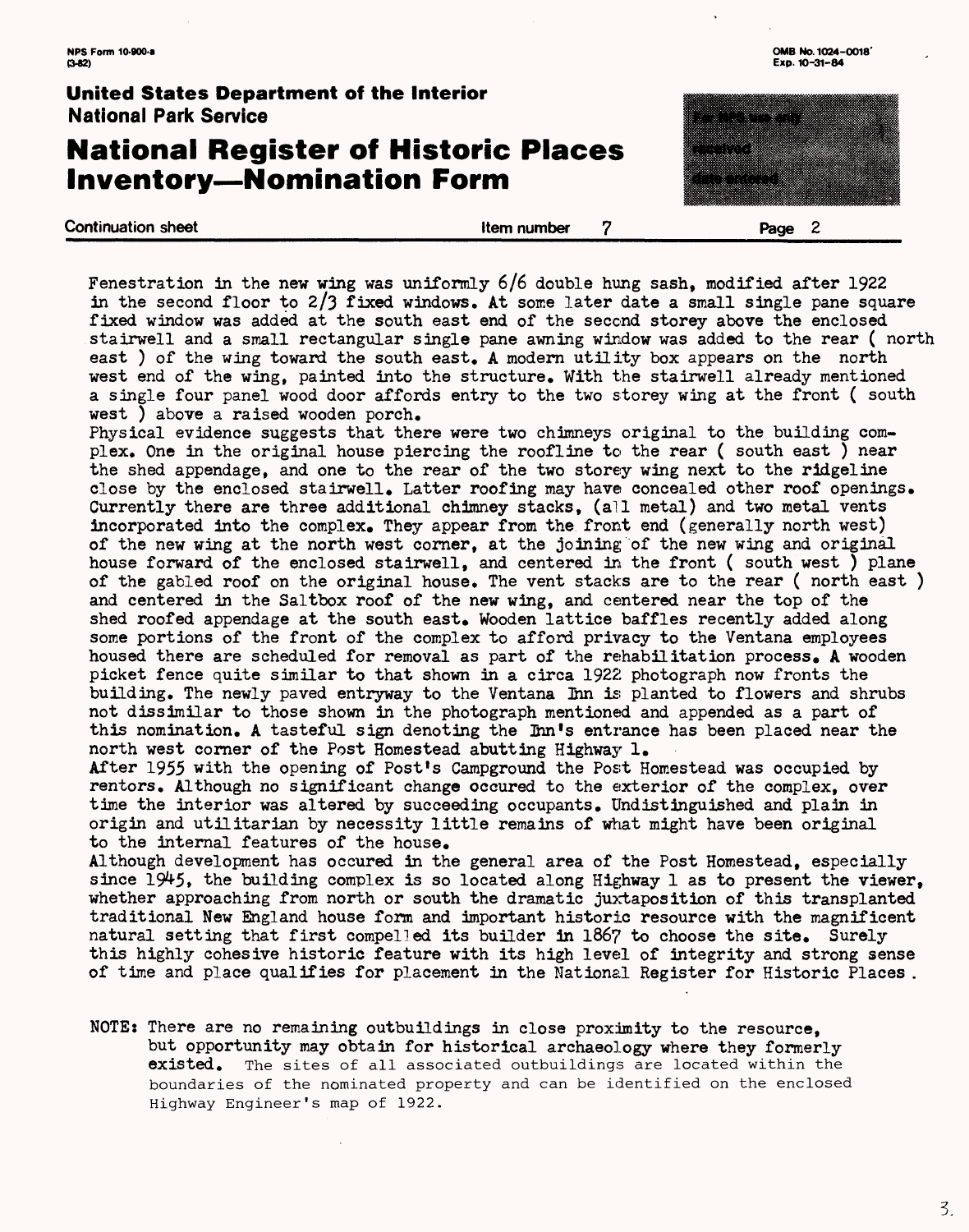# **8. Significance**

| <b>Period</b><br>____ prehistoric<br>$\frac{1}{2}$ 1400-1499<br>$\frac{1}{2}$ 1500-1599<br>$\frac{1}{2}$ 1600-1699<br>$-1700 - 1799$<br>$X$ 1800-1899<br>$1900 -$ | Areas of Significance---Check and justify below<br>archeology-prehistoric _____ community planning<br>archeology-historic<br>_____ agriculture<br>$\underline{X}$ architecture<br>$\equiv$ art<br>____ commerce<br><u>___</u> communications | _____ conservation<br><u>__</u> economics<br><u>__</u> ___ education<br>engineering ____ music<br>X exploration/settlement ____ philosophy<br>___ industry | landscape architecture  religion<br>. Iaw<br><u>_</u> __ literature<br>____ military<br>politics/government__ | <u>__</u> __ science<br>_____ sculpture<br>$\equiv$ social/<br>humanitarian<br>theater<br>_____ transportation |
|-------------------------------------------------------------------------------------------------------------------------------------------------------------------|----------------------------------------------------------------------------------------------------------------------------------------------------------------------------------------------------------------------------------------------|------------------------------------------------------------------------------------------------------------------------------------------------------------|---------------------------------------------------------------------------------------------------------------|----------------------------------------------------------------------------------------------------------------|
|                                                                                                                                                                   |                                                                                                                                                                                                                                              | $\overline{\phantom{a}}$ invention                                                                                                                         |                                                                                                               | ____ other (specify)                                                                                           |

**Specific dates** 1867, 1877 **Builder/Architect W.B. & Joseph Post/none** 

#### **Statement of Significance (in one paragraph)**

The Post Homestead was developed over time by succeeding generations of one of the first American families to settle California's rugged Big Sur coast. The homestead house is beautifully sited on a crown of the Post Grade (named for the family) at what was the terminus of the old coast trail. It is surrounded by the peaks and valleys of the California Coast Range. The building in its setting possesses a high level of integrity of location, design, materials, workmanship and feeling and association as a historic resource. The property is significant for events related to the development of the Big Sur including construction of the Point Sur Lighthouse (1888); introduction of postal service to the region (1889); establishment of the Big Sur School (1890's) among others. In addition to possessing strong historical significance the homestead is also significant for its architecture which places a traditional New England Saltbox structure, designed in 187? to remind the family of their Connecticut origins, close by the western edge of the American continent. This strong historic and architectural significance of the Post Homestead to the region and perhaps the state should certainly qualify it for listing in the National Register for Historic Places.

William Brainard Post (1830-1908) arrived in California in 1848, He had come by sea around the Horn from his native Connecticut and made land in Monterey. Between 1848 and 1850 Post told his children that he had worked at a shore whaling station at Pt. Lobos as well as putting 6 months at sea in this enterprise. He next found work up the Carmel Valley on the James Meadows Ranch where he met and married a Christianized Mission Indian girl, Anselma Onesimo, Meadows sister-in-law. The wedding took place in 1850. Post gained a reputation as a bear and deer hunter in the Big Sur country when he began to trade in hides and buckskin. In this capacity his travels took him north to the ELkhorn Slough area where Capt. Charles Moss was establshing a landing and wharf to handle the emerging grain trade in the Salinas Valley in the early 1860's. Post established one of the first warehouses in California at Moss Landing and acted as agent for the steamship company of Goodall, Nelson and Perkins. The success of the shipping point stimulated the growth of Monterey County's first municipality, Castroville, a service support area for Moss Landing. Post opened the first butcher shop in town and his two daughters, Mary and ELIen were bom there. During this period W.B. Post determined to settle in the beautiful Big Sur country and homesteaded 640 acres south of Sycamore Canyon, where the existing trail ended. Prior to erecting the first Post Homestead house in 186?, W.B. became the foreman of the Soberanes Ranch south of Malpaso Creek, about 20 miles north of his 640 acres. Here his two sons, Joseph William and Frank were born. The Post family divided their time between the homestead and the Soberanes Ranch until 1877 when son Joe constructed the two storey New England Saltbox wing to the original homestead house. W.B. raised cattle and hogs on the place and sold tanbark to the Notley brothers, principal dealers in that commodity on the Big Sur coast. Big Sur's first continuously operating Post Office was located at the Post Homestead. For many years, until a stage road was completed from Bixby Creek south, W.B. Post rode horseback to collect the mail in Monterey without compensation.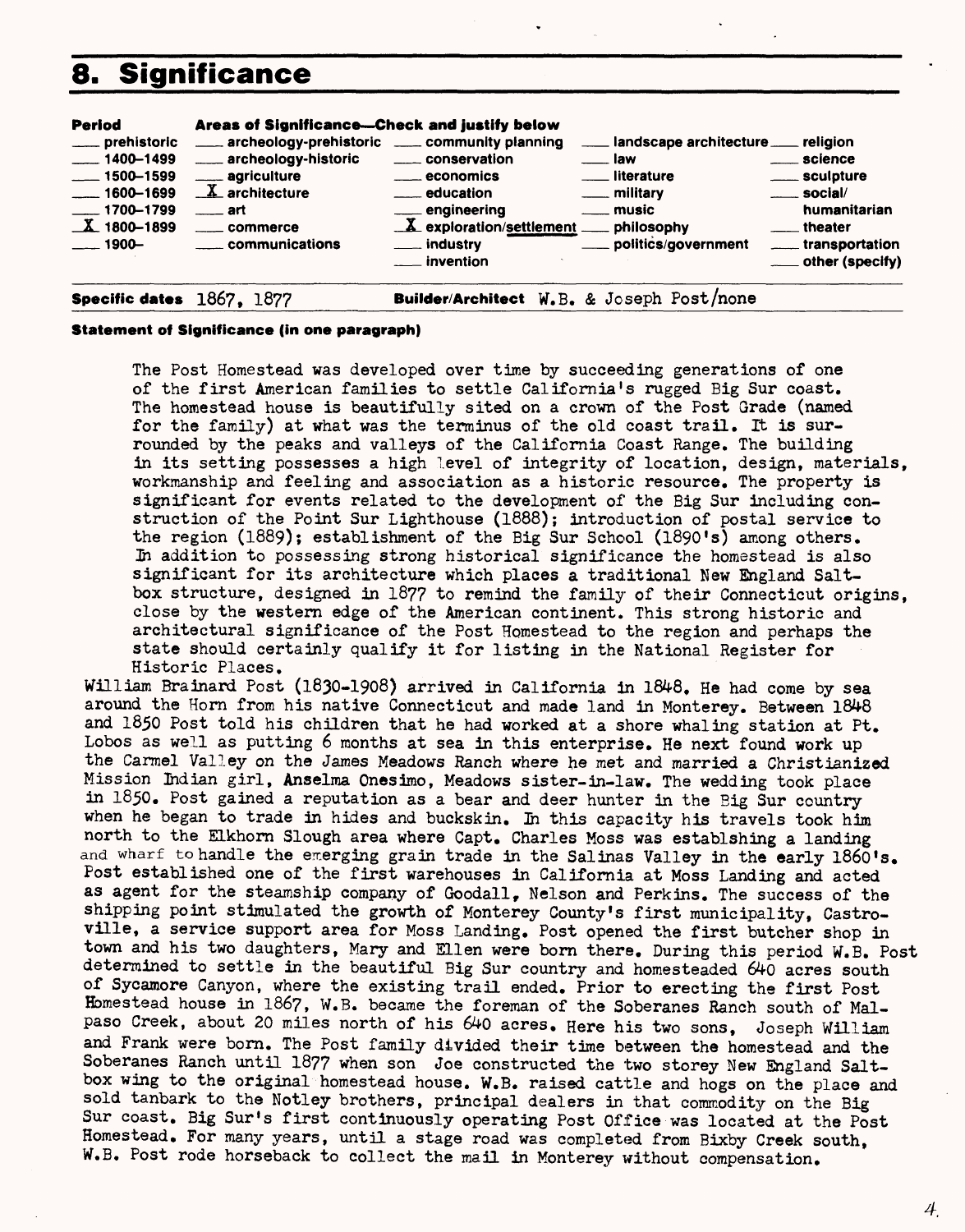# **9. Major Bibliographical References**

See Continuation Sheet.

 $\ddot{\phantom{1}}$ 

|                         | 10. Geographical Data                                                              |         |                    |           |                                                                                                                                                                                                                                                 |
|-------------------------|------------------------------------------------------------------------------------|---------|--------------------|-----------|-------------------------------------------------------------------------------------------------------------------------------------------------------------------------------------------------------------------------------------------------|
| <b>UTM References</b>   | Acreage of nominated property $875$<br>Quadrangle name Pfeiffer Point, Calif.      |         |                    |           | 1:24,000<br>Quadrangle scale.                                                                                                                                                                                                                   |
| Easting<br>Zone         | 6111160<br><b>Northing</b>                                                         | 4009830 | в<br>Zone          | Easting   | <b>Northing</b>                                                                                                                                                                                                                                 |
| c                       |                                                                                    |         | D<br>н             |           |                                                                                                                                                                                                                                                 |
| See Continuation Sheet. | Verbal boundary description and justification                                      |         |                    |           |                                                                                                                                                                                                                                                 |
| state<br>N/A            | List all states and counties for properties overlapping state or county boundaries | code    | county             | N/A       | code                                                                                                                                                                                                                                            |
|                         |                                                                                    |         |                    |           |                                                                                                                                                                                                                                                 |
| state                   |                                                                                    | code    | county             |           | code                                                                                                                                                                                                                                            |
| I 1 .                   | <b>Form Prepared By</b>                                                            |         |                    |           |                                                                                                                                                                                                                                                 |
| name/title              | Kent L. Seavey                                                                     |         |                    |           |                                                                                                                                                                                                                                                 |
| organization            | Consultant                                                                         |         |                    | date      | May 25, 1985                                                                                                                                                                                                                                    |
| street & number         | 310 Lighthouse Ave.                                                                |         |                    | telephone | $(408)$ 375-8739                                                                                                                                                                                                                                |
| city or town            | Pacific Grove                                                                      |         |                    | state     | California 93950                                                                                                                                                                                                                                |
|                         |                                                                                    |         |                    |           | <b>State Historic Preservation Officer Certification</b>                                                                                                                                                                                        |
|                         | The evaluated significance of this property within the state is:                   |         |                    |           |                                                                                                                                                                                                                                                 |
|                         | national                                                                           | state   | $X_{\text{local}}$ |           |                                                                                                                                                                                                                                                 |
|                         | according to the criteria and procedures set forth by the National Park Service.   |         |                    |           | As the designated State Historic Preservation Officer for the National Historic Preservation Act of 1966 (Public Law 89–<br>665), I hereby nominate this property for inclusion in the National Register and certify that it has been evaluated |
|                         | State Historic Preservation Officer signature                                      |         |                    |           | Lathun Hualtien . Kathryn Gualtieri                                                                                                                                                                                                             |
| title                   | State Historic Preservation Officer                                                |         |                    |           | date                                                                                                                                                                                                                                            |
| <b>STALL BELLIOTER</b>  |                                                                                    |         |                    |           |                                                                                                                                                                                                                                                 |
|                         | f Risi                                                                             |         |                    |           |                                                                                                                                                                                                                                                 |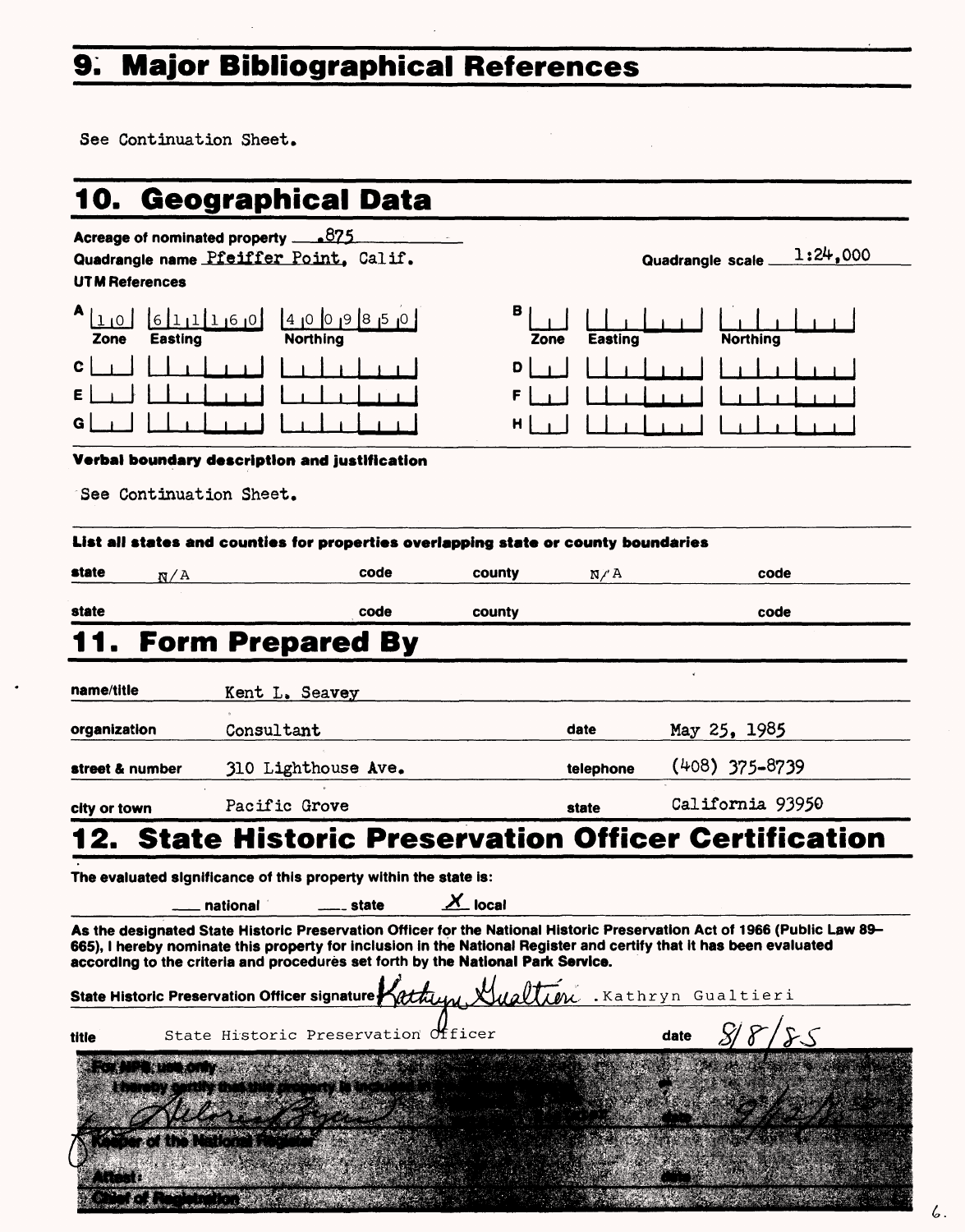## **National Register of Historic Places Inventory—Nomination Form**

**Continuation sheet Continuation sheet Continuation sheet Regular Section 2** 



К,

In the interim, son Joe, who had constructed the two storey wing at the homestead had become foreman of the Molera Ranch a few miles north of the family home. In 1888 he accepted a government contract to build a wagon road from the base to the top of Pt. Sur to enable construction of the Pt. Sur navigational lighthouse. Succeeding in meeting all the requirements detailed in the contract, including driving a loaded four-horse freight wagon to the top of the grade and back again, Joe Post was awarded a further contract to haul the rock for construction of the lighthouse. Between 1889 and 1905 the homestead served as the first Big Sur School. Jh 1898 Joe Post built a house (later destroyed) in the canyon behind the homestead. With his son, Joseph William Post (Bill II) he led pack trips of hunters and fishermen into the back country of the Big Sur.

The family continued to live in the homestead house until the beginning of World War II when Frank & Fern Trotter moved in to live with Grandpa (Joe) Post. Ey 1955 "the home was being used as a rental with family members residing in other structures on the large property. In 1972 the Ventana Corporation purchased the property and with a further change in corporate ownership a determination was made to protect and preserve this significant Big Sur landmark by placing it in the National Register of Historic Places. Its high level of integrity of location, setting, design, materials, workmanship, feeling and association, especially its strong sense of time and place surely warrent its designation.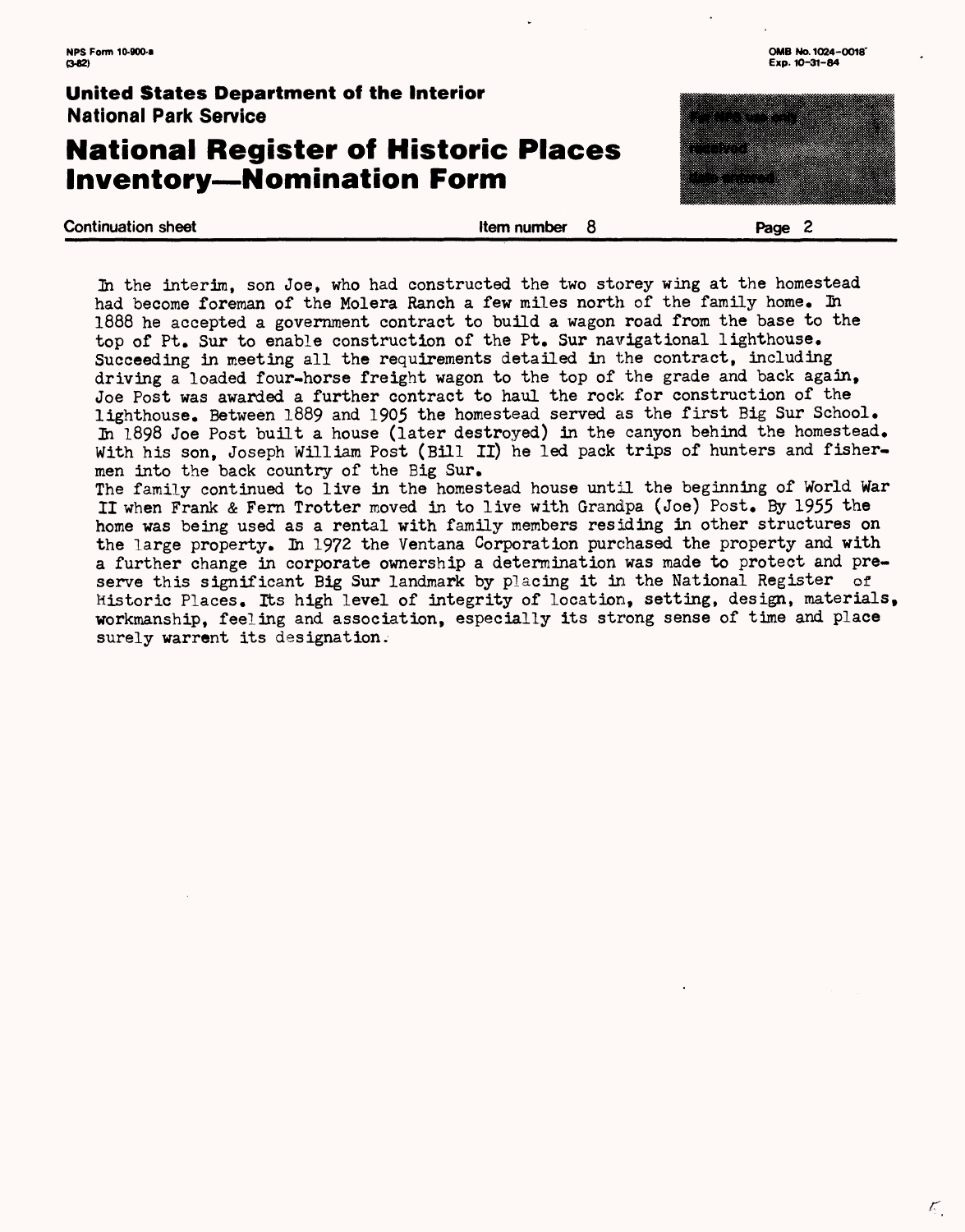# **National Register of Historic Places Inventory—Nomination Form**



**Continuation sheet Continuation sheet Continuation sheet Continuation sheet Continuation sheet Continuation sheet L** 

Fink, Augusta, Monterey the Presence of the Past, Chronicle Books, San Francisco, 1972.

Hale, Sharron Lee, A Tribute to Yesterday: A History of Carmel, Carmel Valley, Big Sur, Point Lobos, Carmelite Monastery, and Los Burros, Valley Publishers, CA, 1980.

Woolfenden, John, Big Sur A Battle for the Wilderness 1869-1981..•, The Boxwood Press, Pacific Grove, CA, 1981.

Linda Carol, Personal interviews with Post family members Joseph William Post (Bill III), and Mary Post Fleenor for the Big Sur Historical Society, 1982.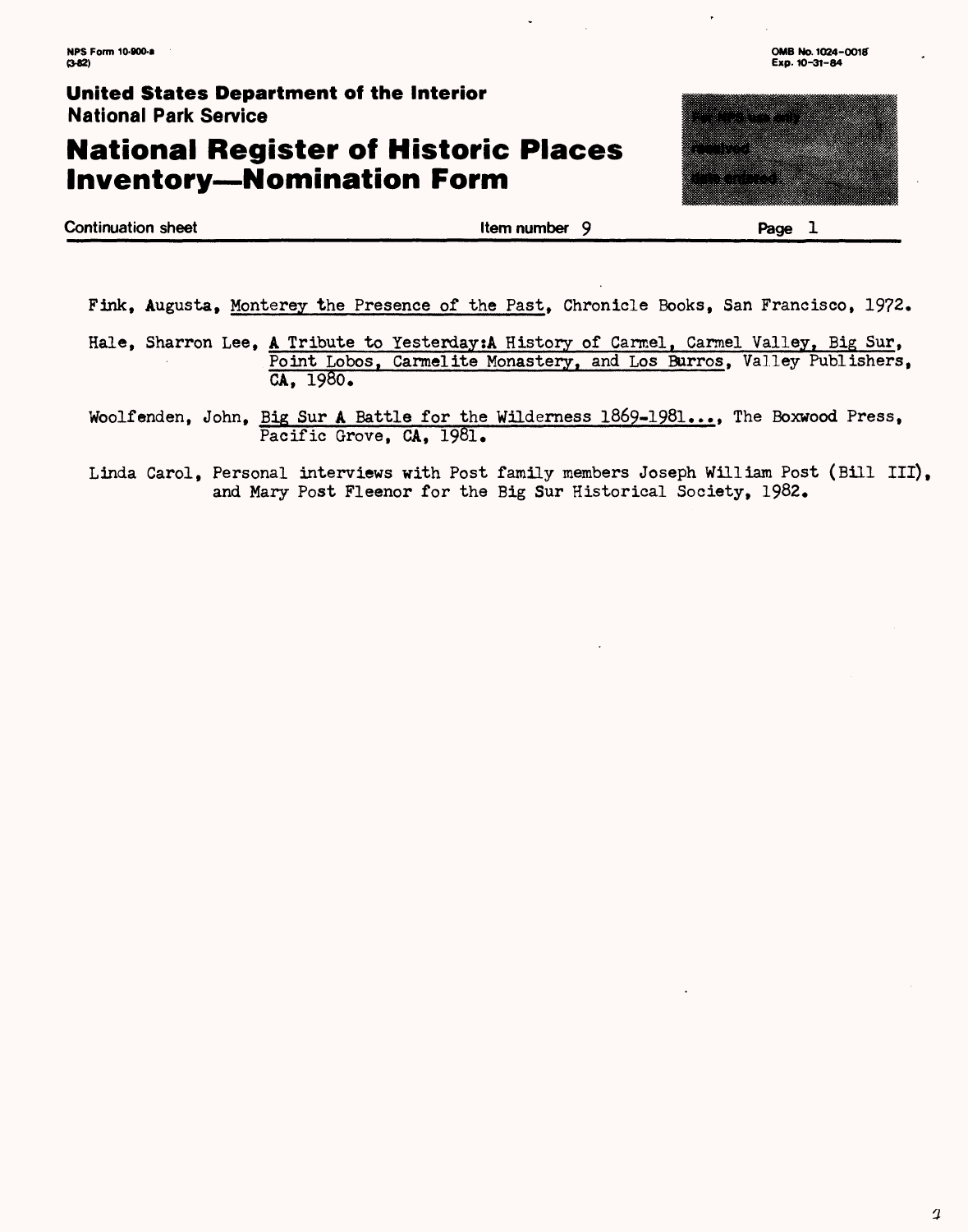### **NPS Form 10-900-a** OMB No. 1024-0018

**United States Department of the Interior**  JUN 1 7 1985 National Park Service

## **National Register of Historic Places Inventory — Nomination Form**

| United States Department of the Interior    | JUN 1 7 1985 |                         |
|---------------------------------------------|--------------|-------------------------|
| <b>National Park Service</b>                | <b>OHP</b>   | <u> Manazarta da Ma</u> |
| <b>National Register of Historic Places</b> |              | <u> King Mana</u>       |
| <b>Inventory-Nomination Form</b>            |              | <b>Alba mareje</b>      |
|                                             |              |                         |
| <b>Continuation sheet</b>                   | Item number  | Page $\perp$            |

| Certain real property situate in Section 32, T. 19 S., R. 2 E.,   |
|-------------------------------------------------------------------|
| M. D. B. & M., in the County of Monterey, State of California,    |
| being a portion of that certain 200.05 acre parcel of land des-   |
| cribed in deed from Joseph W. Post et al to Big Sur Ventana Corp- |
| oration, dated January 14, 1972 and recorded January 17, 1972 in  |
| Reel 747 of Official Records of Monterey County at Page 239, said |
| portion being particularly described as follows:                  |

Beginning at a point on course numbered (7) of the boundary of said parcel as described in deed to Big Sur Ventana Corporation, distant along said course  $N_e$ ,  $3\quad 43'$   $20''$   $\mathbb{E}_e$ , 107.19 feet from the southerly terminus of said course, said boundary here being the easterly line of California State Highway V-Mon-56-E (State Highway No. 1); thence, along said boundary and highway line

(1) N.  $3\quad 43$ <sup>1</sup> 20<sup>t</sup> E., 192.52 feet, to angle point thereof; thence

 $(2)$  N.  $6$  50' 20" E., 77.44 feet; thence

(3) Northerly along a tangent curve to the left with radius of 640 feet, through a central angle of  $1 \quad 47' \quad 40''$ , an arc distance of  $20.04$  feet, to a point from which the center of said curve bears N.  $84$  57' 20" W., thence, leaving said boundary and highway line

 $(4)$  S. 83 09'  $40^*$  E., 130.00 feet; thence

 $(5)$  S. 4 42' 30" W., 289.93 feet; thence

 $(6)$  N. 83 09' 40" W., 130.00 feet, to the point of beginning, being Assessors Parcel Number 419-321-13.

(NOTE: the above boundaries are flanked generally by open space.)

The boundaries are drawn on the current lot lines which encompass the . 875 acre remnant of the original property.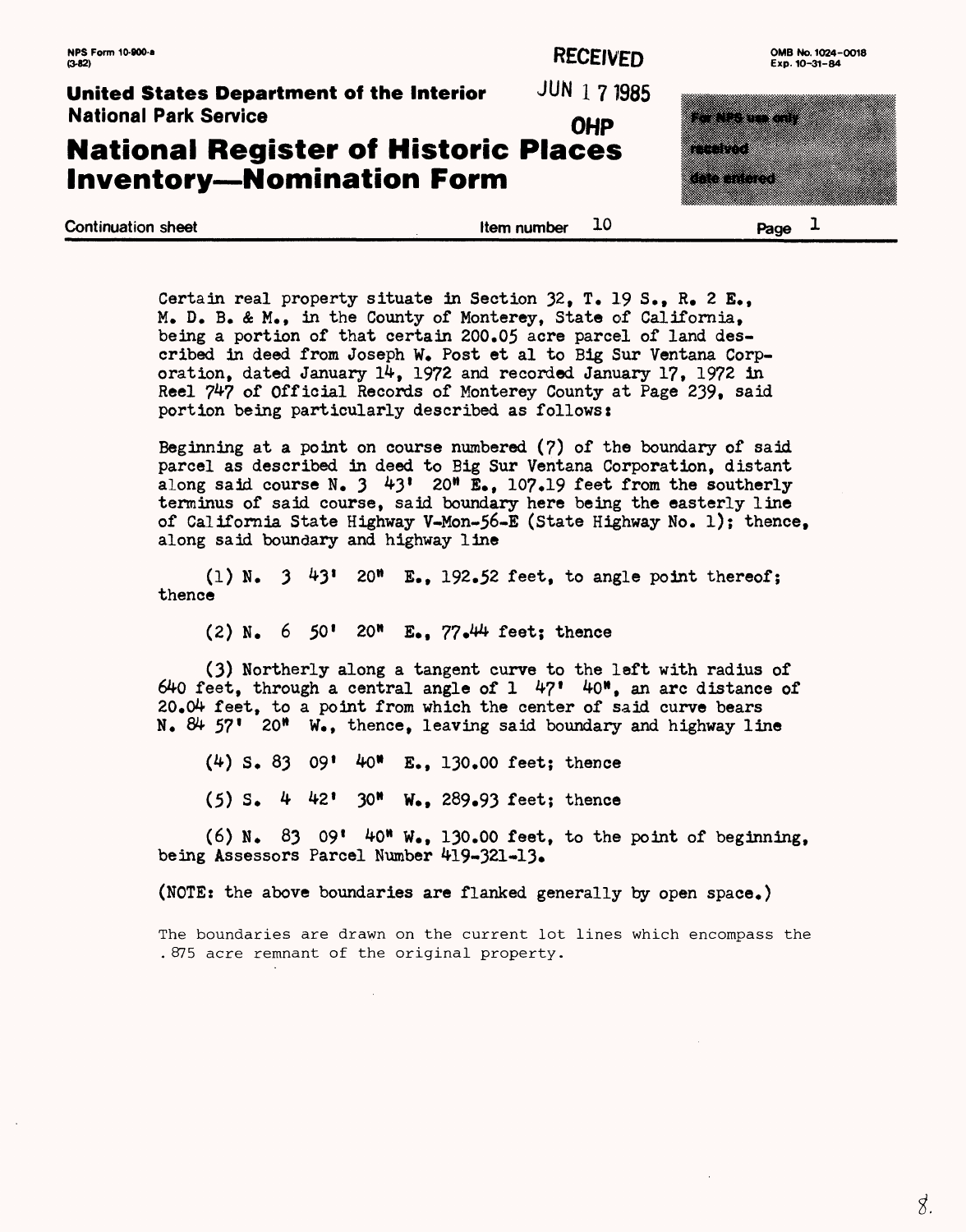